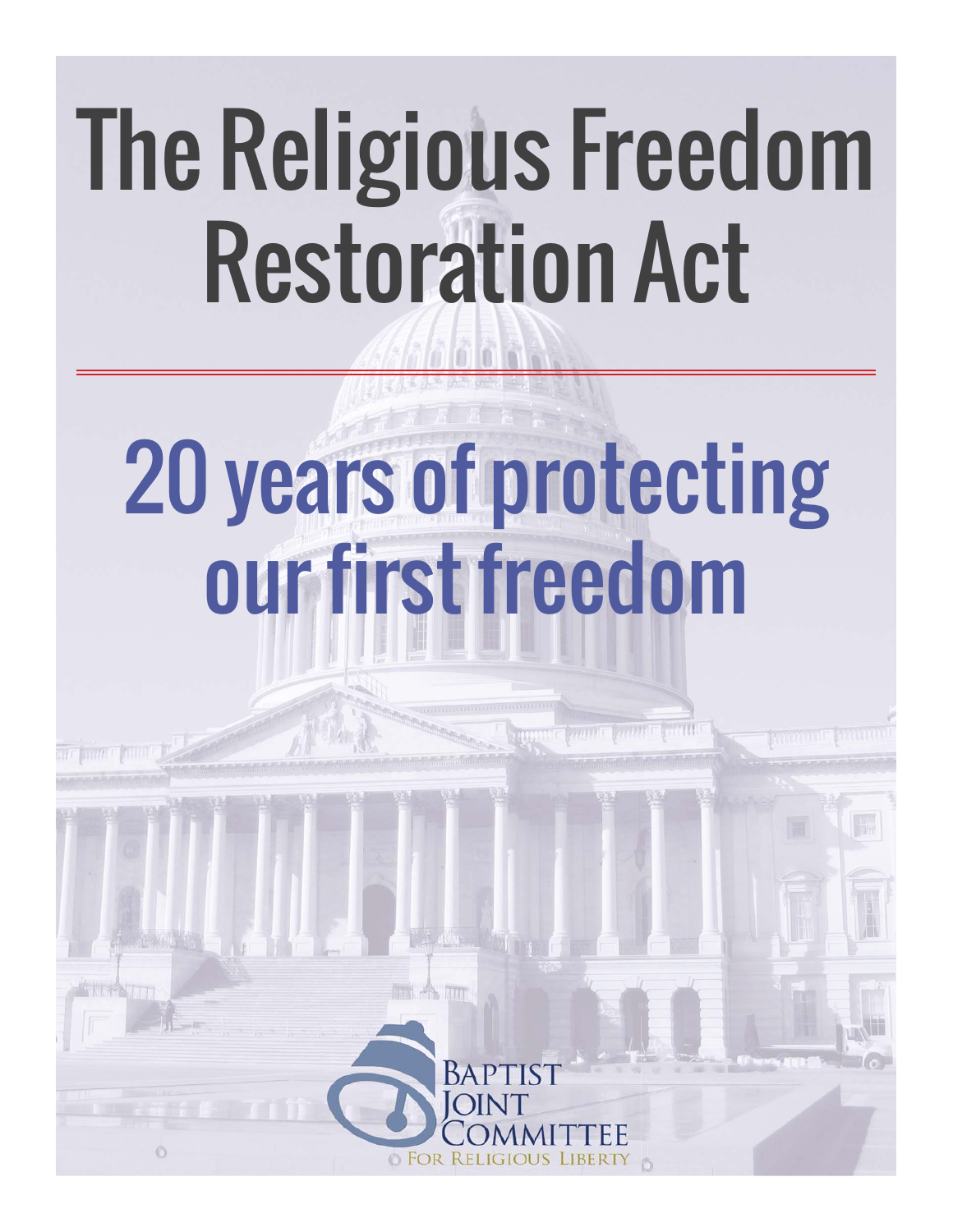## **The Religious Freedom Restoration Act**

Twenty years ago, a broad and diverse coalition of religious liberty advocates welcomed passage of the Religious Freedom Restoration Act (RFRA), a law that resulted from several years of hard work and reflected a shared commitment to protecting the free exercise of religion in America. RFRA created a statutory right that would apply broadly to ensure that government did not substantially burden the exercise of religion without a compelling reason for doing so. Known as "strict scrutiny" in constitutional law terminology, this stringent legal standard requires that the government satisfy a high burden of proof before infringing citizens' rights.

The story of RFRA began in 1990, when the U.S. Supreme Court shocked many religious and civil liberty advocates by announcing in *Employment Division v. Smith* that the First Amendment is not violated when neutral, generally applicable laws conflict with religious practices. This less demanding standard previously had applied only in specific contexts such as prisons and the military. *Smith* was a departure from other Court decisions interpreting the Free Exercise Clause as a far higher bar to government limitations on religious practices. The new standard generated widespread concern that it threatened minority and mainstream religious groups alike, leaving them vulnerable to potentially onerous government burdens on religion. In response, an extraordinary coalition of organizations coalesced to push for federal legislation that would "restore" the pre-*Smith* compelling interest standard.

RFRA was first introduced in the 101st Congress in 1990 and reintroduced in the 102nd Congress but was never reported out of committee, stalled largely as a result of concerns from Catholic and other pro-life groups that the legislation could create a claim for religiously-motivated abortion. Some also asserted that RFRA could be used to challenge the tax-exempt status of religious organizations or to prevent them from participating in government programs. In order to reach a compromise, and thereby garner greater support, the legislative record in the 103rd Congress was further developed to make clear that RFRA did not "expand, contract or alter the ability of a claimant to obtain relief" beyond the pre-*Smith* state of the law. Further, language was added to the text of the bill noting that it did not affect the First Amendment's Establishment Clause in any way. These changes paved the way for RFRA's passage, and it was signed into law by President Bill Clinton on November 16, 1993. Because the Supreme Court later held that RFRA was unconstitutional as applied to the states, many states have enacted similar legislation to constrain state government actions.

 Coalition members recognized at the time that RFRA provided a high standard for all free exercise claims without regard to any particular religious practice or desired outcome, and that it would produce different results according to the facts of individual disputes. Still, common ground lay in the belief that all Americans have a right to exercise their religion.

 Two decades later, opinions about RFRA vary. Some prior RFRA advocates now express concerns about its application in particular contexts, such as its interaction with civil rights and health care laws; others argue RFRA has not lived up to its promise of providing meaningful protection for religious liberty for all. Others conclude that RFRA, while not perfectly applied in every case, has on balance provided much needed protection against governmental interference with the exercise of religion.

This anniversary provides an opportunity to reflect on the current state of religious liberty, using RFRA as a lens for highlighting the importance of a shared understanding of religious freedom and considering the extent to which such understanding does or can exist today. Even as we acknowledge contemporary disagreements about the application of religious liberty principles, we should seek and cultivate areas of consensus. The story of RFRA serves as a reminder that cooperation and respect for differences are necessary to maximize religious freedom in ways that are mutually beneficial for all.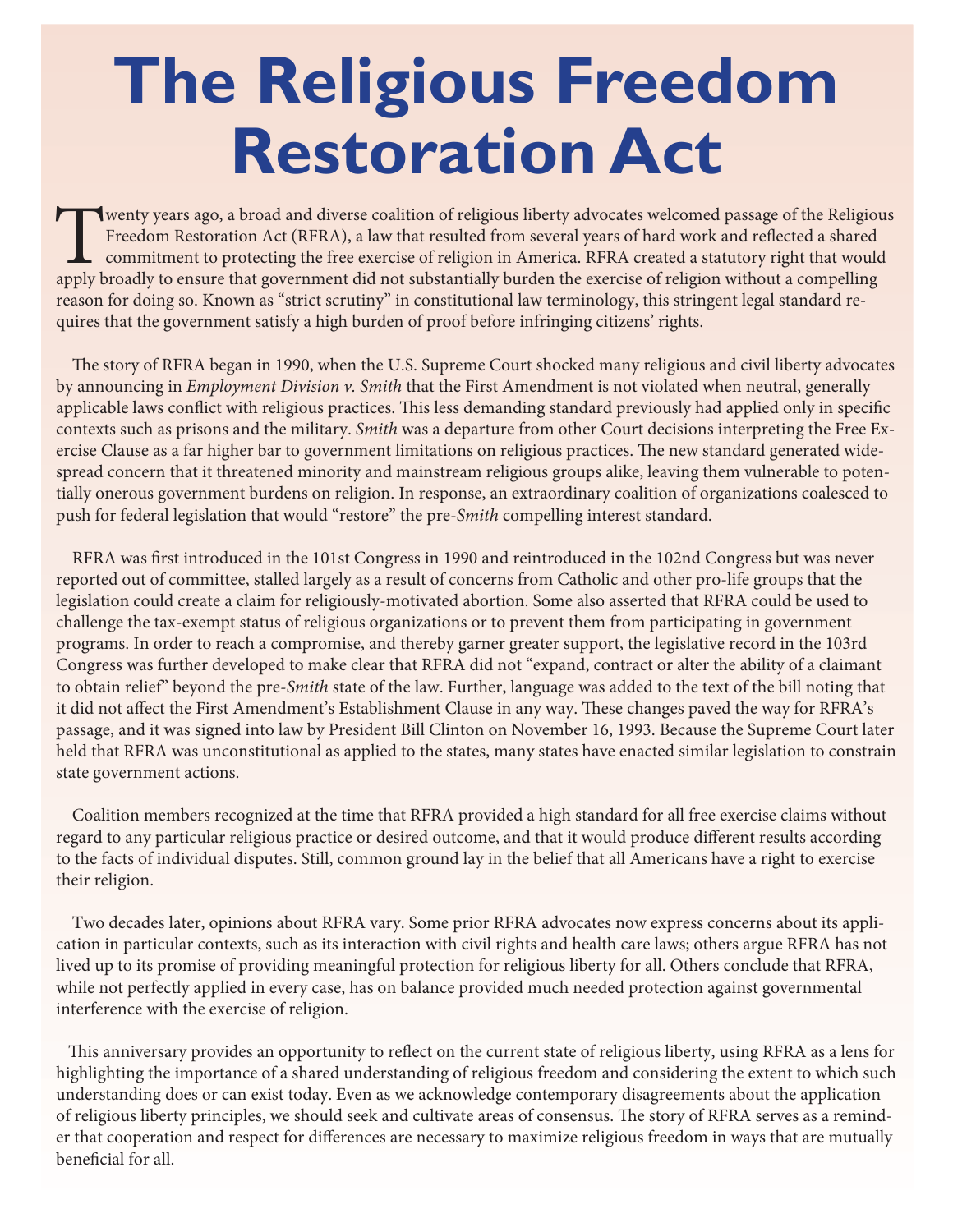## **Free Exercise in America: The high water mark**

**Prior to 1990, the U.S. Supreme Court had interpreted the First Amendment to mean that only governmental interests of the highest order could justify restrictions on the free exercise of religion. Two decisions in particular,** *Sherbert v. Verner* **and** *Wisconsin v. Yoder***, marked the height of constitutional free exercise protection.** 

## **Sherbert v. Verner 374 U.S. 398 (1963)**

 In *Sherbert v. Verner*, the U.S. Supreme Court announced a new test for interpreting the Free Exercise Clause. This standard, known as the compelling interest test, erected a high bar to government interference with religion. The case was brought by Adell Sherbert, a Seventh-day Adventist, who was fired from her job at a textile mill when she refused to work on Saturday, her Sabbath. In turn, the state of South Carolina denied Sherbert's application for unemployment compensation. According to state officials, Sherbert was ineligible for those benefits because she had "failed, without good cause ... to accept available suitable work," despite her religious reasons for doing so. Sherbert argued that this disqualification for public benefits violated her constitutional free exercise rights.

 Siding with Sherbert, the Court found that the state's denial of benefits imposed a clear, though indirect, burden on Sherbert's practice of religion. The state's regulation "force[d] her to choose between following the precepts of her religion and forfeiting benefits, on the one hand, and abandoning one of the precepts of her religion in order to accept work, on the other hand." This burden, the Court said, was analogous to fining Sherbert for worshiping on Saturday. The Free Exercise Clause prohibited South Carolina from "condition[ing] the availability of benefits upon [Sherbert's] willingness to violate a cardinal principle of her religious faith."

The Court also held that no compelling state interest justified such a "substantial infringement of [Sherbert's] First Amendment right," observing that "[o]nly the gravest abuses, endangering paramount [state] interests, give occasion for permissible limitation." South Carolina had not shown, beyond hypothetical speculation, that any such danger would result from awarding Sherbert unemployment benefits. The Court concluded by "reaffirm[ing] ... that no State may exclude ... the members of any [] faith, because of their faith, or lack of it, from receiving the benefits of public welfare legislation."

## **Wisconsin v. Yoder 406 U.S. 205 (1972)**

 *Wisconsin v. Yoder* involved three Old Order Amish families who refused to send their children, ages 14 and 15, to any formal school beyond the eighth grade. They did so in accordance with their "fundamental belief that salvation requires life in a church community separate and apart from the world and worldly influence." They maintained that, if forced by the state to send their children to high school, "they would not only expose themselves to the danger of the censure of the church community, but ... also endanger their own salvation and that of their children." The parents were convicted of violating a Wisconsin law that required all children to attend school until age 16. They filed a lawsuit, alleging that the application of the compulsory attendance law violated their First Amendment rights.

The Supreme Court agreed that "enforcement of the State's requirement ... would gravely endanger if not destroy the free exercise of [the Amish families'] religious beliefs." It held that the government's asserted interest in universal compulsory education did not justify such a "severe interference with religious freedom."

 Applying a "compelling state interest test," the Court explained that even state interests of great importance are subject to "a balancing process when [they] impinge[] on fundamental rights and interests, such as those specifically protected by the Free Exercise Clause of the First Amendment, and the traditional interests of parents with respect to the religious upbringing of their children ... ." It also noted that "only those interests of the highest order and those not otherwise served can overbalance legitimate claims to the free exercise of religion." Here, despite Wisconsin's "admittedly strong" interest in maintaining a general system of compulsory education, the State's reasons were not sufficiently compelling to deny the Amish a constitutionally-grounded free exercise exemption.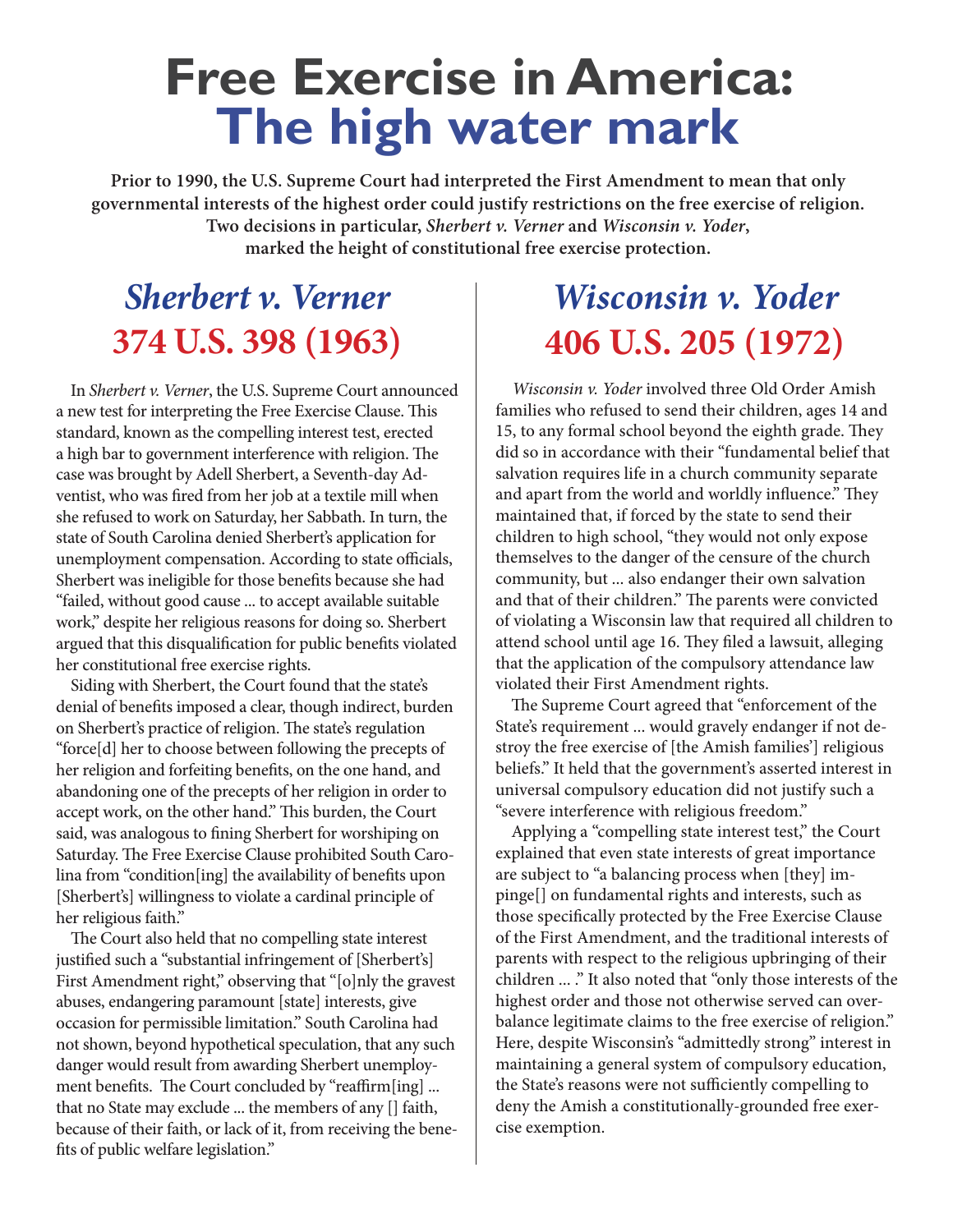## **FHE EVOLUT**

The U.S. Supreme Court hands down its decision in *Employment Division v*. *Smith*, declaring that the First Amendment's Free Exercise Clause does not prohibit neutral, generally applicable laws that burden religious practice. *Smith* involved two Native Americans whose religious ceremonies included ingestion of the illegal hallucinogenic drug peyote. As a result of this practice, they were fired from their jobs as drug rehabilitation counselors and subsequently denied unemployment benefits by the state of Oregon. In denying their free exercise claim, the Supreme Court departs from the longstanding principle that government must demonstrate a "compelling state interest" before interfering with religious practices. This ruling runs counter to decades of court precedent and mobilizes a broad, diverse range of religious liberty advocates to take corrective action.



RFRA passes the Senate 97-3.<br>**OCT. 27, 1993** After being approved by unanimous voice vote in the House of Representatives,



President Bill Clinton is joined by Vice Pres on Nov. 16, 1993, as he signs the landmark **R** porters shown are (from left): Rep. Don Edv **Gore; Rep. Charles Schumer, D-N.Y.; Sen. H Mark Hatfield, R-Ore.** 

### June 11, 1993

In *Church of the Lukumi Babalu Aye v. City of Hialeah*, its first free exercise case after *Smith*, the Supreme Court invalidates a Florida city ordinance prohibiting animal sacrifices performed as part of religious rituals. The challenged regulations were passed after residents learned that a Santeria church, whose members practice animal sacrifice as part of their religious ceremonies, planned to establish a presence within the city limits. The regulations exempted animal slaughter undertaken for a number of non-religious purposes, such as food consumption. Unlike the law upheld in *Smith*, these regulations were neither neutral nor generally applicable and were thus subject to strict scrutiny review.

> "The bill we are reintroducing today restores the compelling **interest test by statute. Not every free exercise claim will prevail.**  The previous standard had worked well for many years, and it **deserves to be reinstated. Few issues are more fundamental to our country. America was founded as a land of religious freedom and a haven from religious persecution."**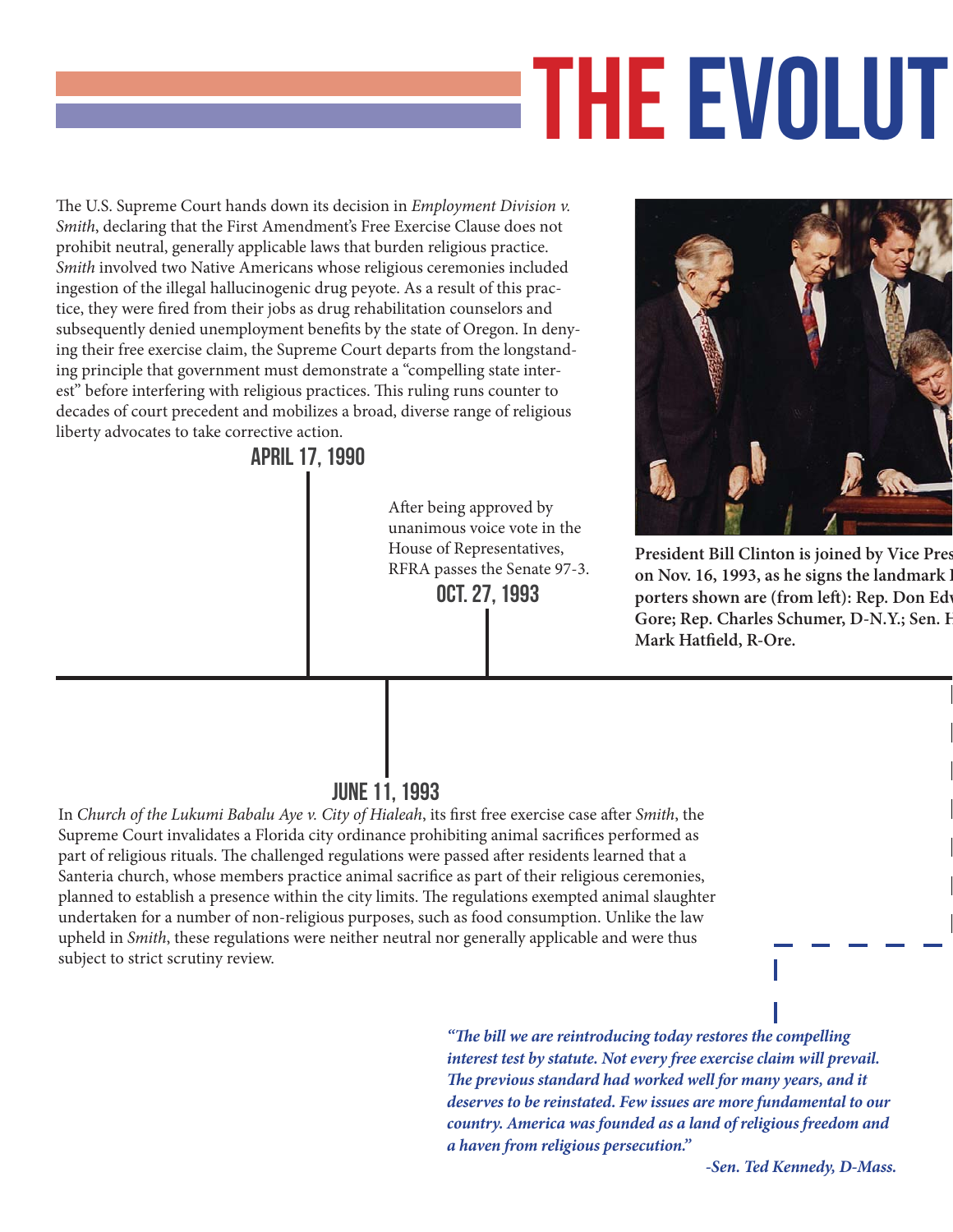# ION OF rfra



**sident Al Gore and members of Congress Religious Freedom Restoration Act. Supwards, D-Calif.; Sen. Orrin Hatch, R-Utah; Howard Metzenbaum, D-Ohio; and Sen.** 

A unanimous Supreme Court decides *Gonzales v. O*  Centro Espirita Beneficente Uniao do Vegetal, in which it strictly enforces RFRA's standard requiring government to prove that infringements on religious exercise are justified by a compelling state interest. The Court rejects the government's argument that it has a compelling interest in applying the Controlled Substances Act without allowing exceptions for a small religious sect that ingests a prohibited substance as part of its religious ceremonies. This is the first RFRA case to reach the Court since 1997, when it invalidated RFRA's application to state laws in *Boerne*.

February 21, 2006

#### JUNE 25, 1997

The U.S. Supreme Court holds in *City of Boerne v. Flores* that RFRA, as applied to the states, is an unconstitutional exercise of congressional power. RFRA continues to apply to the federal government but is no longer enforceable against state and local governments.

### 2000

Congress passes the Religious Land Use and Institutionalized Persons Act, providing enhanced free exercise protections in the areas of land use and citizens in government custody.

"The free exercise of religion is not a 'luxury' afforded **our citizenry, but a well conceived and fundamental right. It is clear to me a legislative response is essential to the preservation of the full range of religious freedoms the First Amendment**  guarantees to the American people. This bill will reaffirm those **rights."**

### 2011-PRESENT

The Obama administration announces that, under the Affordable Care Act, all employer-provided health insurance plans must cover FDA-approved contraceptive methods. Dozens of nonprofit and for-profit employers challenge the requirement in courts around the country, raising free exercise and RFRA claims. While the rule is subsequently amended to exempt religious employers and accommodate objecting religiously-affiliated employers, it continues to apply to secular, for-profit employers. Federal courts of appeals disagree over whether secular corporations can "exercise religion" under the statute. Petitions for review are pending before the U.S. Supreme Court.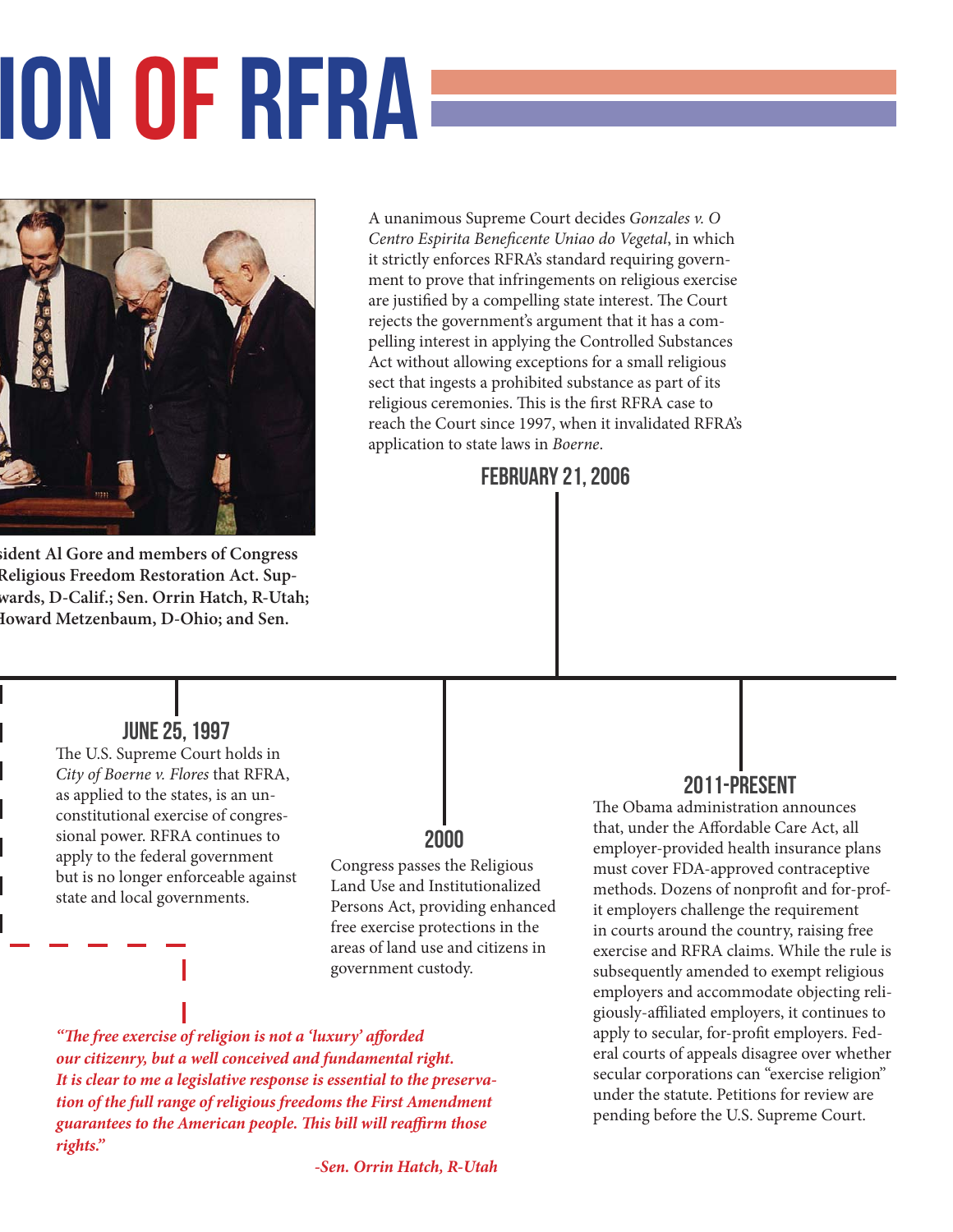### **Coalition for the Free Exercise of Religion**

200 Maryland Avenue, N.E. \* Washington, DC 20002 \* (202) 544-4226

**Agudath israel of America** American Association of Christian Schools **American Civil Liberties Union** American Conference on Religious Movements **American Humanist Association** American Jewish Committee **American Jewish Congress American Muslim Council Americans for Democratic Action Americans for Religious Liberty** Americans United for Separation of Church & State **Anti-Defamation League Association of Christian Schools International** Association on American Indian Affairs Baptist Joint Committee on Public Affairs **B'nal B'rith Central Conference of American Rabbis** Christian Church (Disciples of Christ) **Christian College Coalition Christian Legal Society** Christian Life Commission, Southern **Baptist Convention** Christian Science Committee on Publication **Church of the Brethren** Church of Jesus Christ of Latter-day Saints **Church of Scientology International Coalitions for America Concerned Women For America Council of Jewish Federations Council on Religious Freedom Enleconal Church Evangelical Lutheran Church in America Federation of Reconstructionist Congregations** and Havurot **First Liberty Institute** Friends Committee on National Legislation **General Conference of Seventh-day Adventists Guru Gobind Singh Foundation** Hadassah, the Women's Zionist Organization of America, Inc. Home School Legal Defense Association House of Bishops of the Episcopal Church International institute for Religious Freedom Japanese American Citizens League Jesuit Social Ministries, National Office **Justice Fellowship** Mennonite Central Committee U.S. **NA'AMAT USA National Association of Evangelicals National Council of Churches National Council of Jewish Women National Drug Strategy Network National Federation of Temple Sisterhoods National Islamic Prison Foundation** National Jewish Commission on Law and Public Affairs National Jewish Community Relations Advisory Council **National Sikh Center Native American Church of North America** North American Council For Muslim Women People For the American Way Action Fund Presbyterian Church (USA), Social Justice and Peacemaking Unit **Rabbinical Council of America Traditional Values Coalition** Union of American Hebrew Congregations Union of Orthodox Jewish Congregations of America Unitarian Universalist Association of Congregations United Church of Christ, Office for Church in Society United Methodist Church, Board of Church & Society United Synagogue of Conservative Judaism

October 20, 1993

Dear Senator,

I am writing on behalf of the Coalition for the Free Exercise of Religion to request your enthusiastic support for the Religious Freedom Restoration Act of 1993. (S. 578) As you know, this bill may come to the floor as early as Friday, October 22, 1993.

No right of American citizenship is more precious than religious liberty. The Supreme Court's infamous Employment Division v. Smith diluted that right and has led to more than 60 reported decisions against religious claimants. The House of Representatives responded to this crisis on May 11 by passing the RFRA unanimously. We urge you to do the same.

A final request: Please vote against the Reid Amendment exempting prisons from the bill. The Report of the Senate Judicial Committee makes clear that courts should be particularly deferential to the expert opinions of prison administrators but, as Attorney General Reno has pointed out, even prisoners should have some religious rights.

Please join with Senators Hatch and Kennedy as they seek to restore religious liberty for all Americans.

Gratefully,

Oliver Thomas

Oliver S. Thomas Chair

OST/li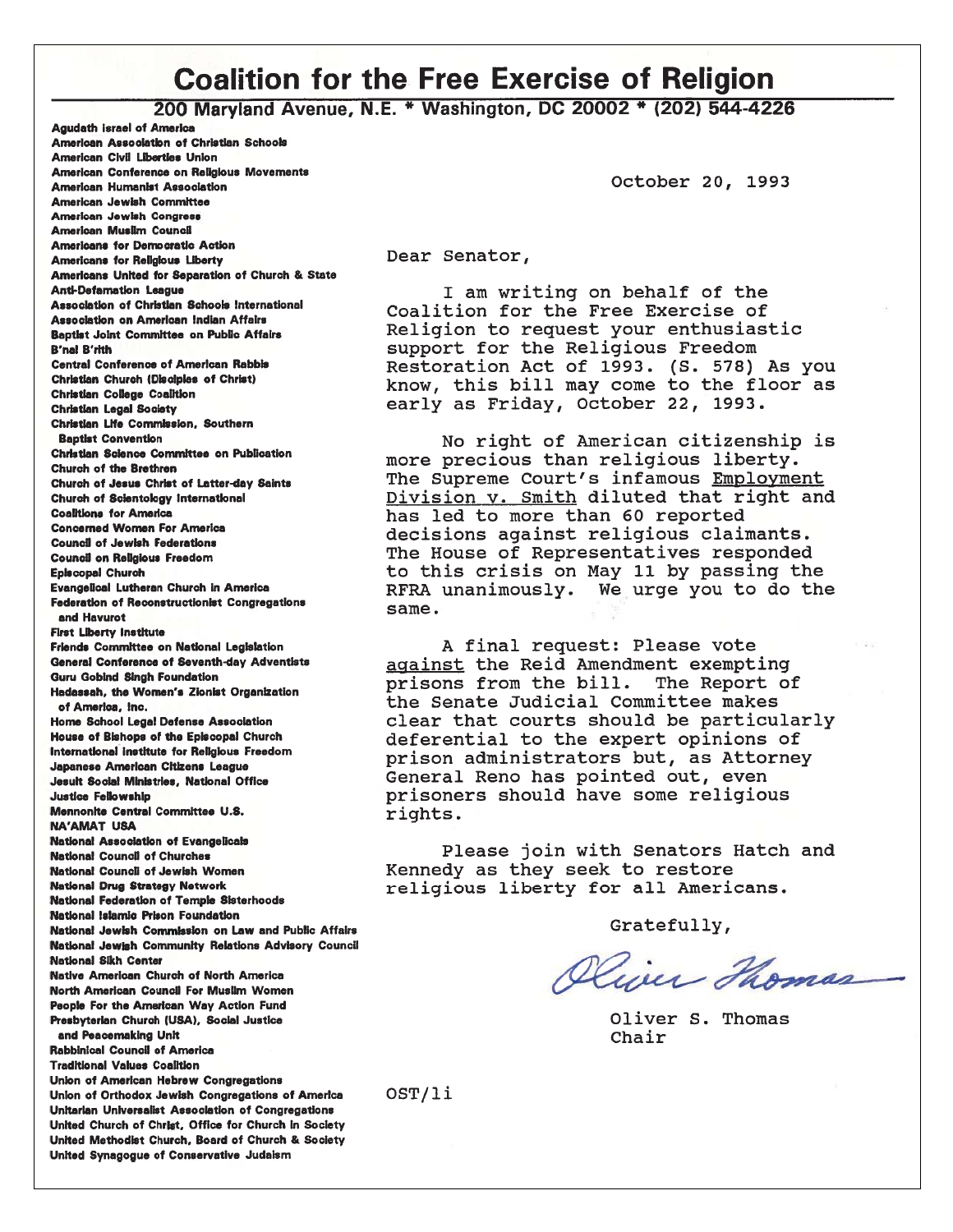## **Remarks of President Bill Clinton on the Religious Freedom Restoration Act**

*Delivered Nov. 16, 1993, on the South Lawn of the White House at the signing ceremony*

Thank you very much ... to the Members of Congress, the chaplains of the House and the Senate, and to all of you who worked so hard to help this day become a reality. Let me especially thank the Coalition for the Free Exercise of Religion for the central role they played in drafting this legislation and working so hard for its passage.

 It is interesting to note ... what a broad coalition of Americans came together to make this bill a reality; interesting to note that the coalition produced a 97-to-3 vote in the United States Senate and a bill that had such broad support it was adopted on a voice vote in the House. I'm told that, as many of the people in the coalition worked together across ideological and religious lines, some new friendships were formed and some new trust was established, which shows, I suppose that the power of God is such that even in the legislative process miracles can happen. [*Laughter*]

 We all have a shared desire here to protect perhaps the most precious of all American liberties, religious freedom. Usually the signing of legislation by a President is a ministerial act, often a quiet ending to a turbulent legislative process. Today this event assumes a more majestic quality because of our ability together to affirm the historic role that people of faith have played in the history of this country and the constitutional protections those who profess and express their faith have always demanded and cherished. ...

The free exercise of religion has been called the first freedom, that which originally sparked the development of the full range of the Bill of Rights. Our Founders cared a lot about religion. And one of the reasons they worked so hard to get the first amendment into the Bill of Rights at the head of the class is that they well understood what could happen to this country, how both religion and Government could be perverted if there were not some space created and some protection provided. They knew that religion helps to give our people the character without which a democracy cannot survive. They knew that there needed to be a space of freedom between Government and people of faith that otherwise Government might usurp.

They have seen now, all of us, that religion and religious institutions have brought forth faith and discipline, community and responsibility over two centuries for ourselves and enabled us to live together in ways that I believe would not have been possible. We are, after all, the oldest democracy now in history and probably the most truly multiethnic society on the face of the Earth. And I am convinced that neither one of those things would be true today had it not been for the importance of the first amendment and the fact that we have kept faith with it for 200 years.



At the Nov. 16, 1993, signing ceremony, President Bill Clinton (left) shares a laugh with Oliver Thomas (right), the chair of the Coalition **for the Free Exercise of Religion, and James Dunn (center), the executive director of the Baptist Joint Committee.**

 What this law basically says is that the Government should be held to a very high level of proof before it interferes with someone's free exercise of religion. This judgment is shared by the people of the United States as well as by the Congress. We believe strongly that we can never, we can never be too vigilant in this work. ...

 ... We are a people of faith. We have been so secure in that faith that we have enshrined in our Constitution protection for people who profess no faith. And good for us for doing so. That is what the first amendment is all about. But let us never believe that the freedom of religion imposes on any of us some responsibility to run from our convictions. Let us instead respect one another's faiths, fight to the death to preserve the rights of every American to practice whatever convictions he or she has, but bring our values back to the table of American discourse to heal our troubled land.

Thank you very much.